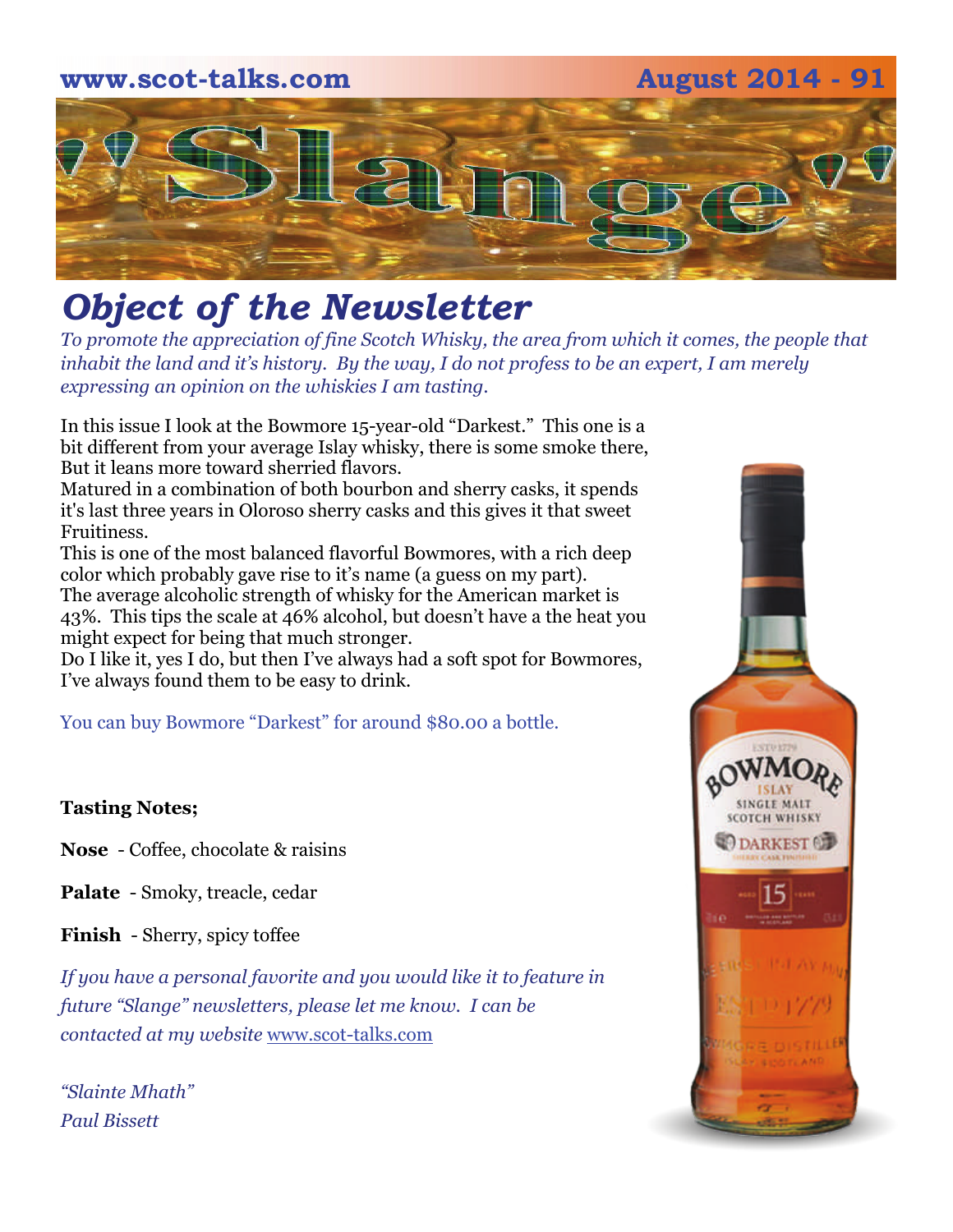# **www.scot-talks.com August 2014 - 91** Z L

### **Islay whisky to launch the Queen's namesake ship '**

On Friday 4 July, Her Majesty the Queen launched the Royal Navy's largest ship at the Rosyth Naval Dockyard on the River Forth.

Foregoing the more traditional bottle of champagne, the HMS Queen Elizabeth was launched by smashing a bottle of Bowmore whisky against her side.

HMS Queen Elizabeth is the first of two Queen Elizabeth-class aircraft carriers commissioned to be built at Rosyth Dockyard with the second, HMS Prince of Wales, beginning construction later this year.

The Bowmore distillery on Islay was the first whisky distillery to which the Queen made an official visit, in 1980. The distillery laid down a cask of whisky in her honour 24 years ago which has now been bottled to be used as gifts for visiting royalty and dignitaries.

Following the launch, the 65,000 tonne ship is expected to enter active service in early 2017.

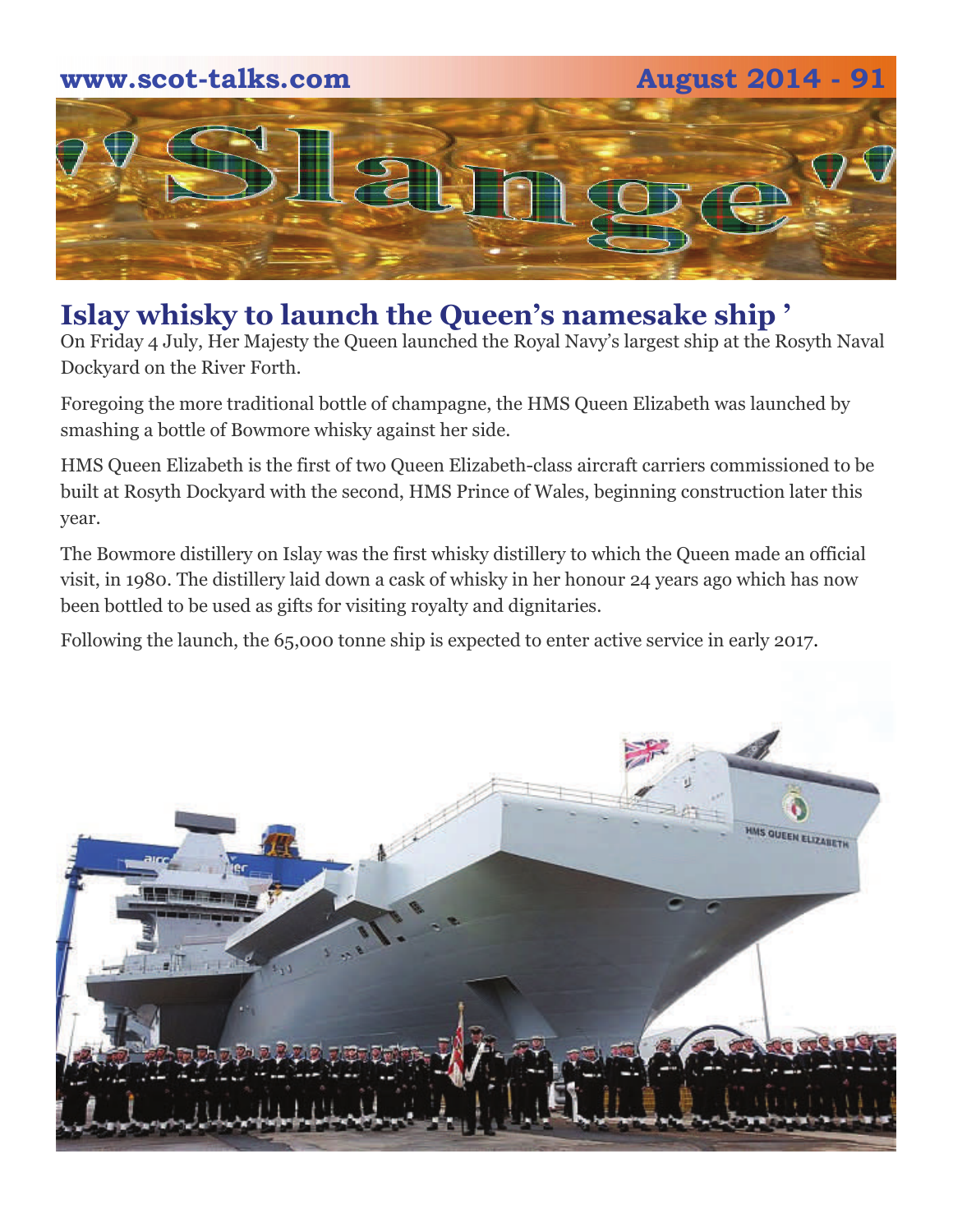

Below is a simple guide to help you choose your single malt Whisky, and the flavor notes you should expect from it. Being Scottish I recommend you find a likely candidate and try it in a bar before buying the whole bottle. With each issue of the newsletter I will add in another Whisky to the flavor map. This Issue; Bowmore 15-year-old "Darkest" For more information go to http://www.bowmore.com/

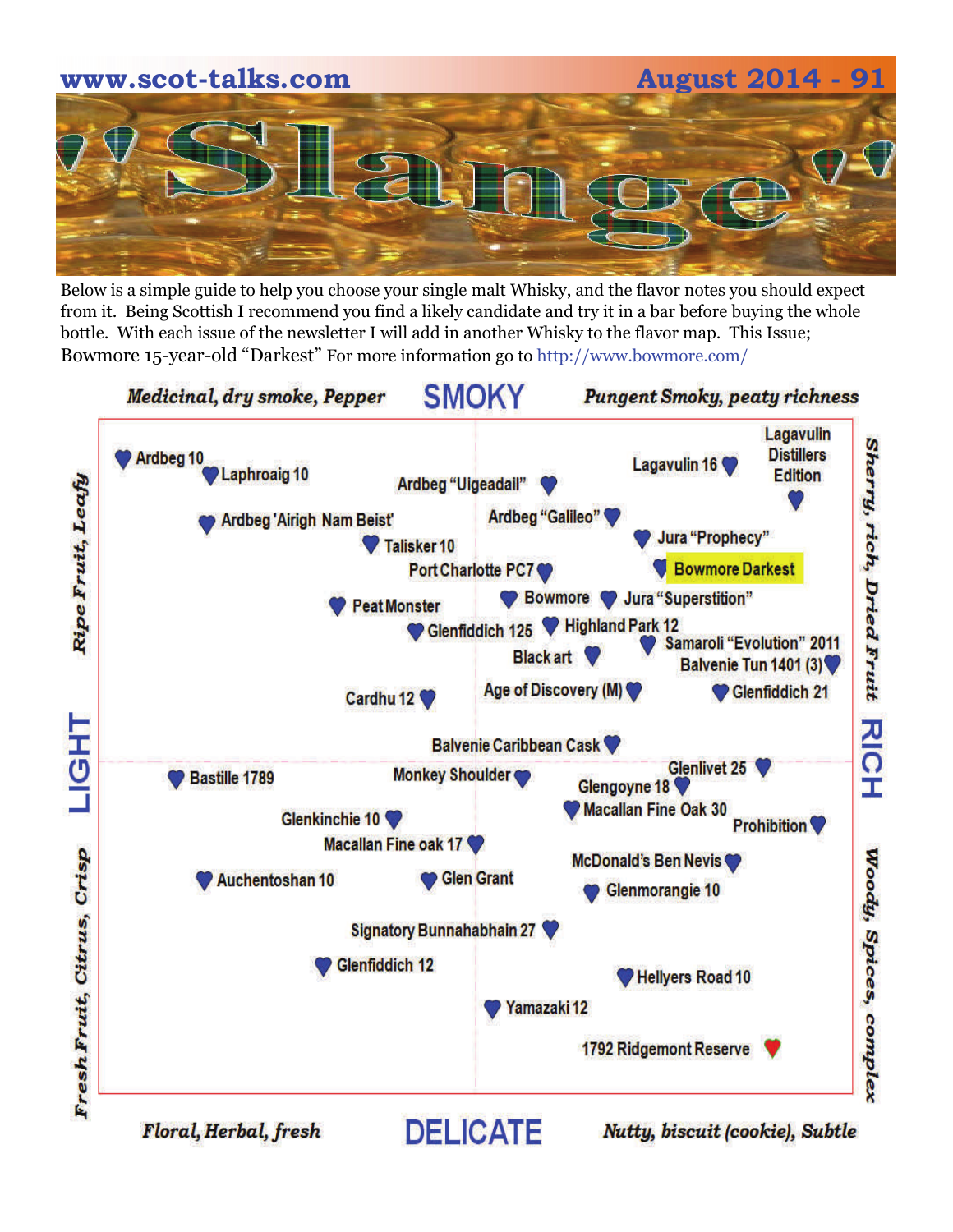

#### **PLANS for a new whisky distillery and visitor centre on the banks of the River Clyde have been given the go-ahead.**

The £10 million project includes revamping the historic pump house building, which sits between the Riverside Museum and the Hydro Arena in Glasgow, creating up to 300 jobs during the construction phase, bosses said. It will be home to the whisky museum and visitor centre while new buildings will contain a shop, cafe, whisky tasting bar and the single malt Scotch whisky distillery. A planning application, submitted last year, for the site has been approved by Glasgow City Council.

Work is now scheduled to get under way later this year, with it completed by autumn 2015. The project has been developed by a small group of industry experts, led by Tim Morrison, formerly of Morrison Bowmore Distillers and current owner of the AD Rattray Scotch Whisky Company. He said: "The city was once home to many whisky distilleries and we think the Glasgow Distillery will put Glasgow right back on the Scotch whisky map. Few people know the historical significance of the iconic pump house building to the Scotch whisky trade.

"In years gone by, this building controlled the entry bridge into the Queens Dock ensuring Customs and Excise could keep a close eye on goods in and out, including Scotch whisky."

"My great-grandfather John Morrison built the pump house in 1877 and it gives me great pleasure to now have the opportunity to bring the building back to life, restore it to its former glory and give the building and the surrounding area the respect and status it deserves."

The Glasgow Distillery is expected to employ 25 people once it opens.



An artist's impression of the new distillery.